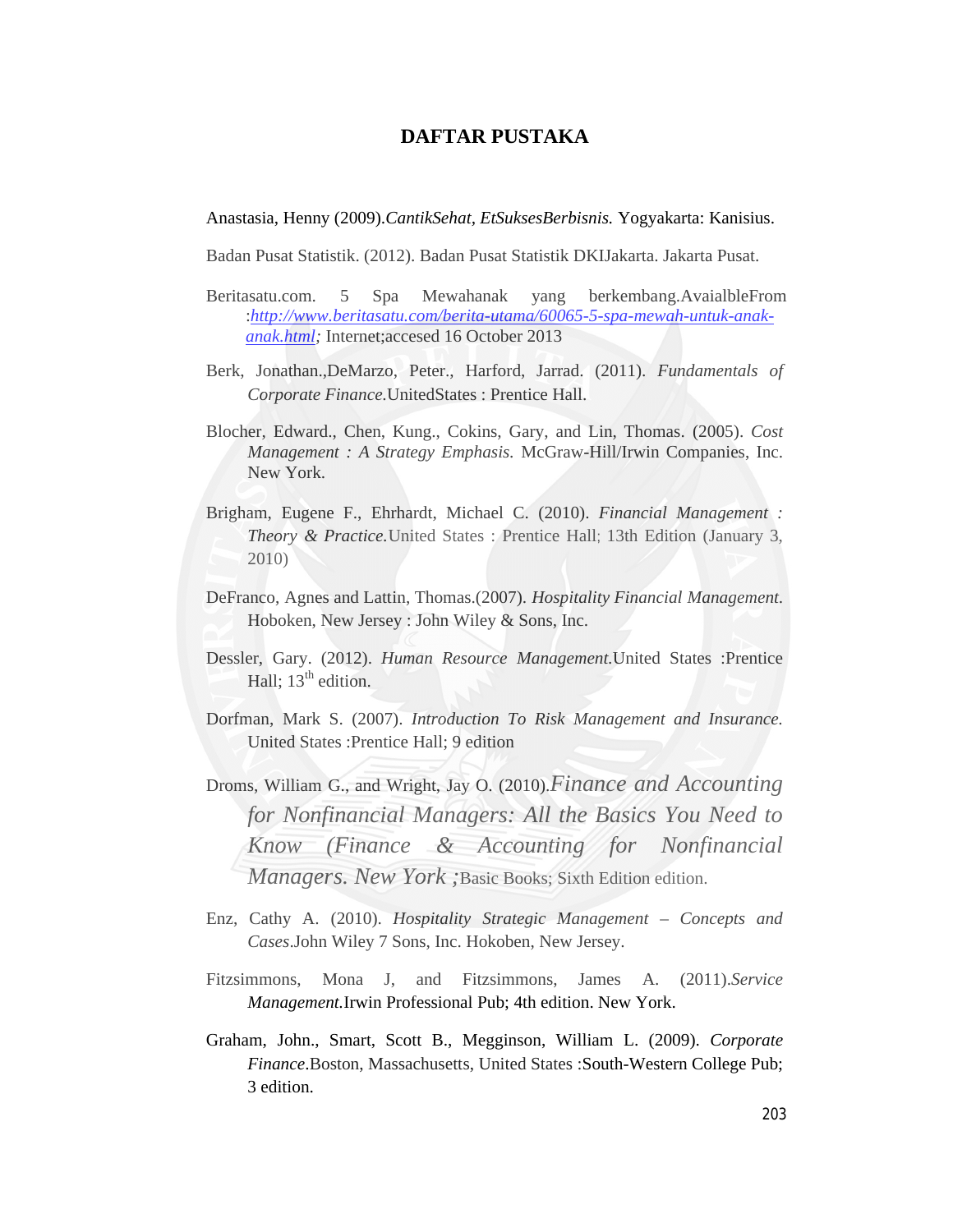- J, Gulick. (2003). *Human Organization.* Washington, DC :Society for Applied Anthropology.
- Jagyasi, Per, (2011).*DrPrem's Guidebook Medical Tourism.*Dubai :Dr Prem.
- John R, Walker (2010). *Tourism : Concepts and Practices*, United States : Prentice Hall; 1 edition.
- Kotler, Philip and Keller, Kevin.(2009). *Marketing Management*. United States :Pearson : 13th edition.
- Kronenberg, Christopher. (2008). *Change Management in Tourism: From "old" to "new" Tourism.* Erich Schmidt Verlag GmbH &.
- Leiper, Neil (2004). *Tourism Management*.Arnold; 3rd edition.
- McEachern, William A. (2006). *Contemporary Economics*.United States of America : Thomson South-Western.
- Mondy, Wayne R. (2008). *Human Resource Management. United States :*Prentice Hall; 13 edition.
- Morrison, Alastair M. (2002)*. Hospitality and Travel Marketing*. United States: Delmar ThomsonLearning, Inc.
- Mowen, John C, dan Minor, Michael, (2002). *Consumer Behavior.*5th Edition, Upper Saddle River, Prentice Hall, Inc. New Jersey.
- Noe, Raymond A., Hollenbeck, John R., Gerhart, Barry, and Wright, Patrick M. (2010).*Human Resources Management:Guiding A Competitive Advantage.*  McGraw-Hill/Irwin Companies, Inc. New York.
- PeraturanMenteriPerdagangantentangSuratIjin Usaha Perdagangan 2009, No. 46 MenteriPerdaganganRepublik Indonesia.
- PeraturanGubernurProvinsi Daerah KhususIbukota Jakarta No. 189 Tahun 2012 tentangUpah Minimum ProvinsiTahun 2013.
- PeraturanMenteriTenagaKerjaTunjanganHari Raya KeagamaanBagiPekerja di Perusahaan 1994, No. 4 MenteriTenagaKerjaRepublik Indonesia.
- PeraturanPemerintahRepublik Indonesia tentangPengusahaanPariwisata 1990, No. 18 PemerintahRepublik Indonesia.

PeraturanPemerintahRepublik Indonesia tentangPenyelenggaraanJaminanSosialTenagaKerjaTahun 1993, No. 14 PemerintahRepublik Indonesia.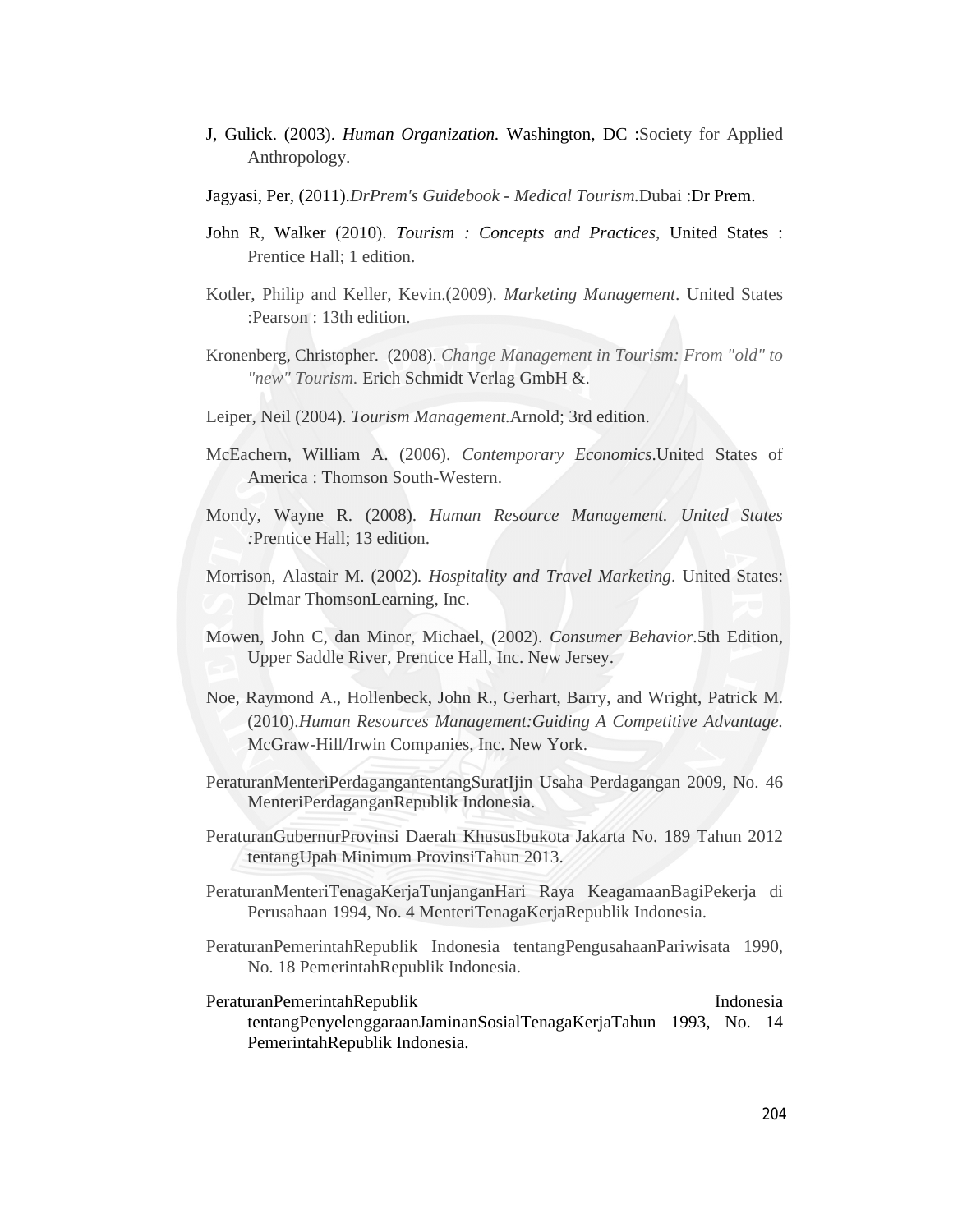- PeraturanPemerintahRepublik Indonesia tentangIzinLingkunganTahun 2012, No. 27 PemerintahRepublik Indonesia.
- Porter, Michael E. (1985). *Competitive Advantage: Creating and Sustaining Superior Performance*. The Free Press, a division of Simonand Schuster Adult Publishing Group.
- Pride and Ferrel (2012: 337). *Marketing*.Cengage Learning; 16 edition (April 11, 2012)
- Reece, William S. (2010). *The Economics of Tourism*. United States : Prentice Hall :  $1<sup>st</sup>$  Edition.
- Robbins, Stephen P. (2009). *Organization Theory.* United States :Pearson Education.
- Sari, Taman (2010).Sejarah Spa Indonesia.Journal Spa Indonesia (2010). [ejournal] (accessed 8 September 2013)
- Scott, Joan and Harrison, Andrea. (2006). *Spa: The Official Guide to Spa Therapy at Levels 2 & 3: Levels 2 and 3 (Habia City & Guilds).* Cengage Learning Vocational; 1 edition.
- Sekaran, Uma &Bougie, Roger (2010).*Research Method For Business : A Skill Building Approach*. 5<sup>th</sup> ed. John Wiley & Sons Inc.

SekolahTinggiPariwisataPelitaHarapan (2007). *PedomanPenulisanTugasAkhirMahasiswa.*

- *Thehoneycombers. Business Related to Children in South Jakarta.* Available from *:http://www.thehoneycombers.com/jakarta/2013/08/07/kids-haircuts/;*  Internet*;* accessed 14 October 2013
- *Theasianparent.*Manfaat Spa AnakBagiPertumbuhan. Available from :http://id.theasianparent.com/manfaat-spa-bayi/#ixzz2yNQUx9ZE; Internet; accesed 09 April 2014
- Undang-UndangKepariwisataan No. 10 Tahun 2009.DewanPerwakilan Rakyat Republik Indonesia.
- Undang-UndangKetenagakerjaan No. 13 Tahun 2003.DewanPerwakilan Rakyat Republik Indonesia.
- Undang-UndangPajakPenghasilan No. 36 Tahun 2008.DewanPerwakilan Rakyat Republik Indonesia.
- Undang-Undang Perseroan Terbatas No. 40 Tahun 2007.DewanPerwakilan Rakyat Republik Indonesia.